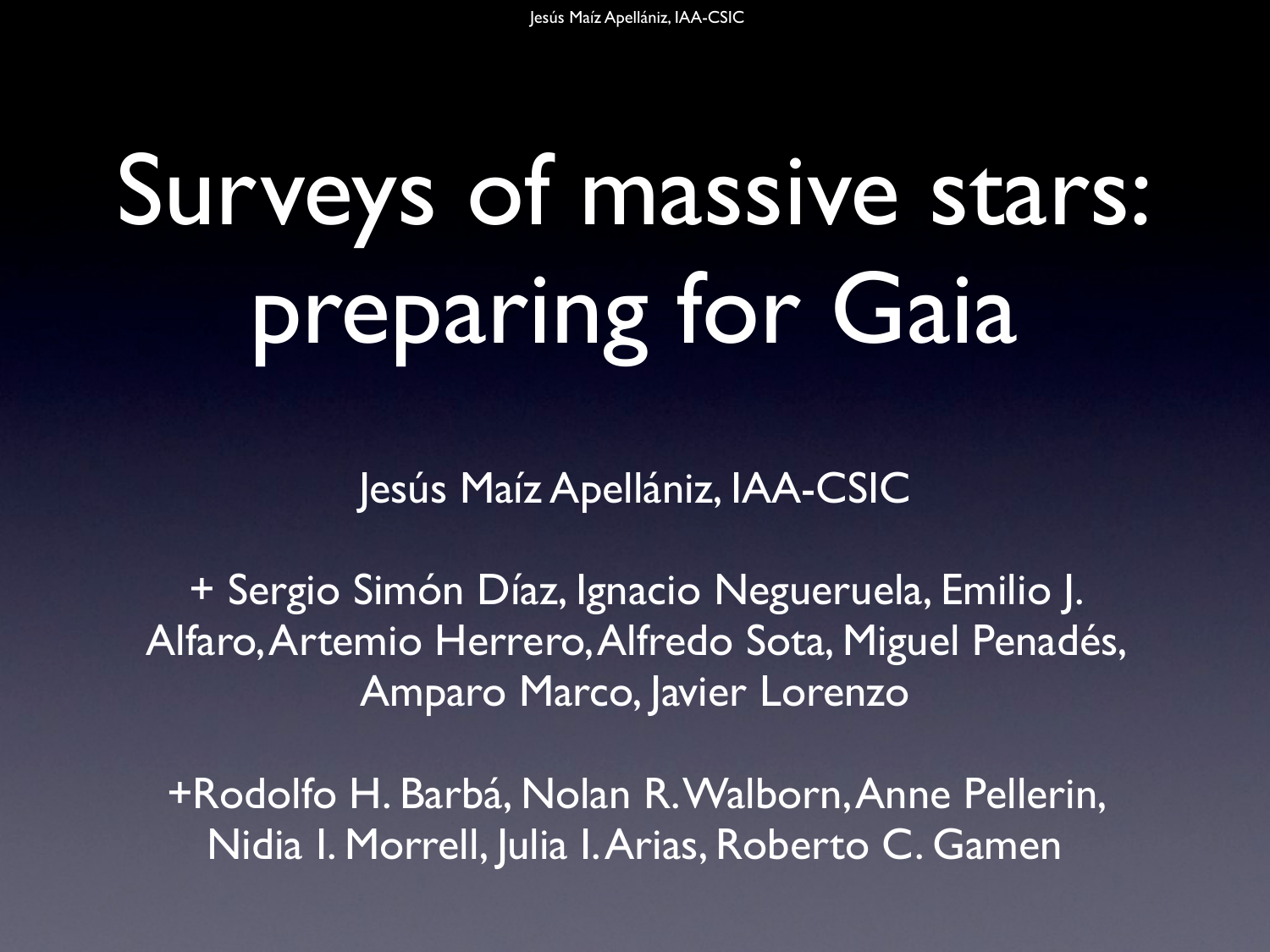Jesús Maíz Apellániz, IAA-CSIC

#### Surveys of massive stars

- Why do surveys of massive stars now?
	- ★ Agents of change
	- ★ Scarce and hard to find
	- **★ Need to get ready for Gaia**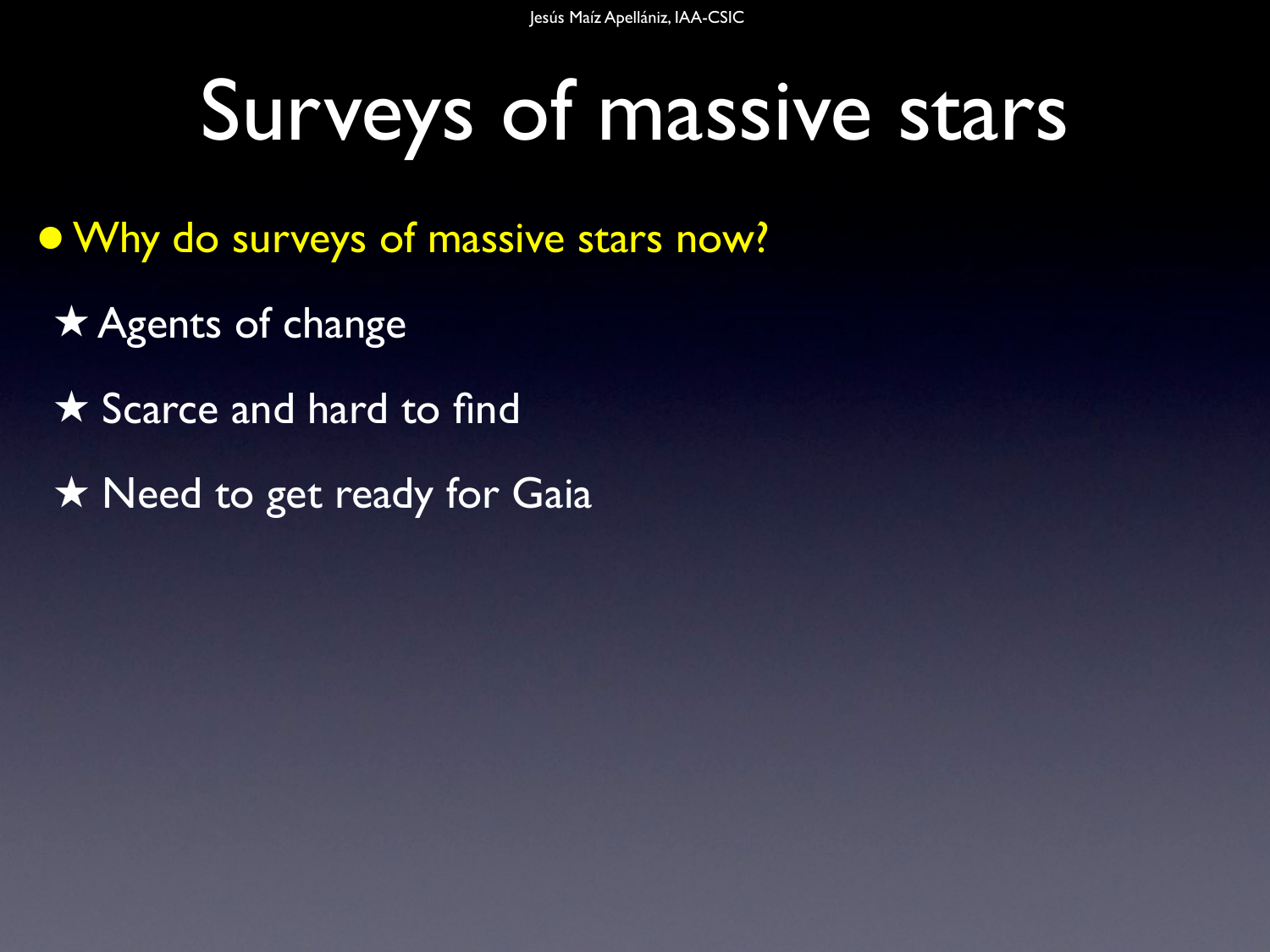## Surveys of massive stars

- Why do surveys of massive stars now?
- ★ Agents of change
- ★ Scarce and hard to find
- **★ Need to get ready for Gaia**
- What can we learn from the surveys?
	- ★ Identification and characterization
	- **★ Multiplicity**
	- ★ Spatial distribution and statistical properties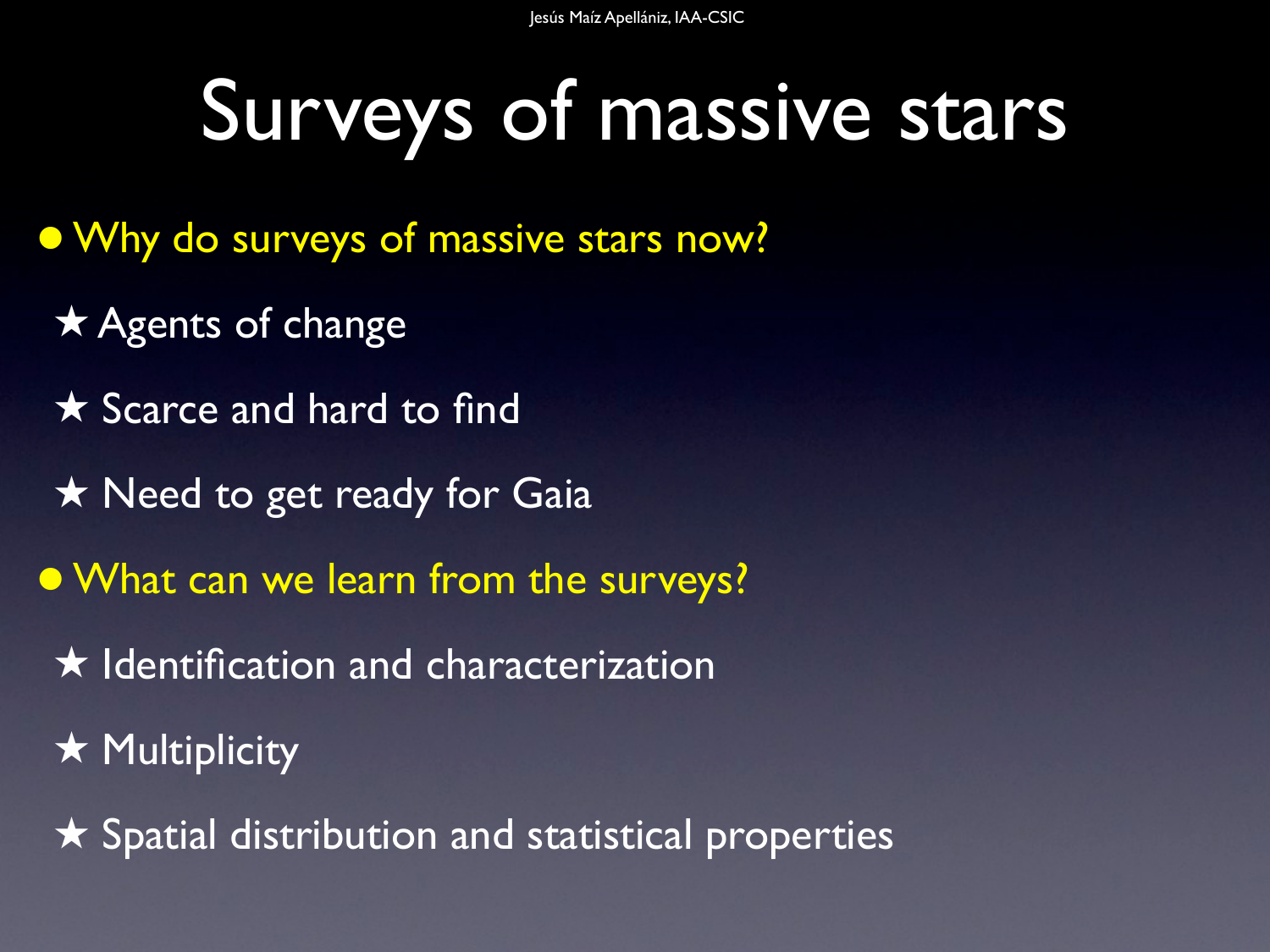Jesús Maíz Apellániz, IAA-CSIC

## Surveys of massive stars

- Why do surveys of massive stars now?
- ★ Agents of change
- ★ Scarce and hard to find
- **★ Need to get ready for Gaia**
- What can we learn from the surveys? Gaia contribution
	- $\star$  Identification and characterization  $\star$  Average
	- ★ Multiplicity Good
	- ★ Spatial distribution and statistical properties Good/Excellent